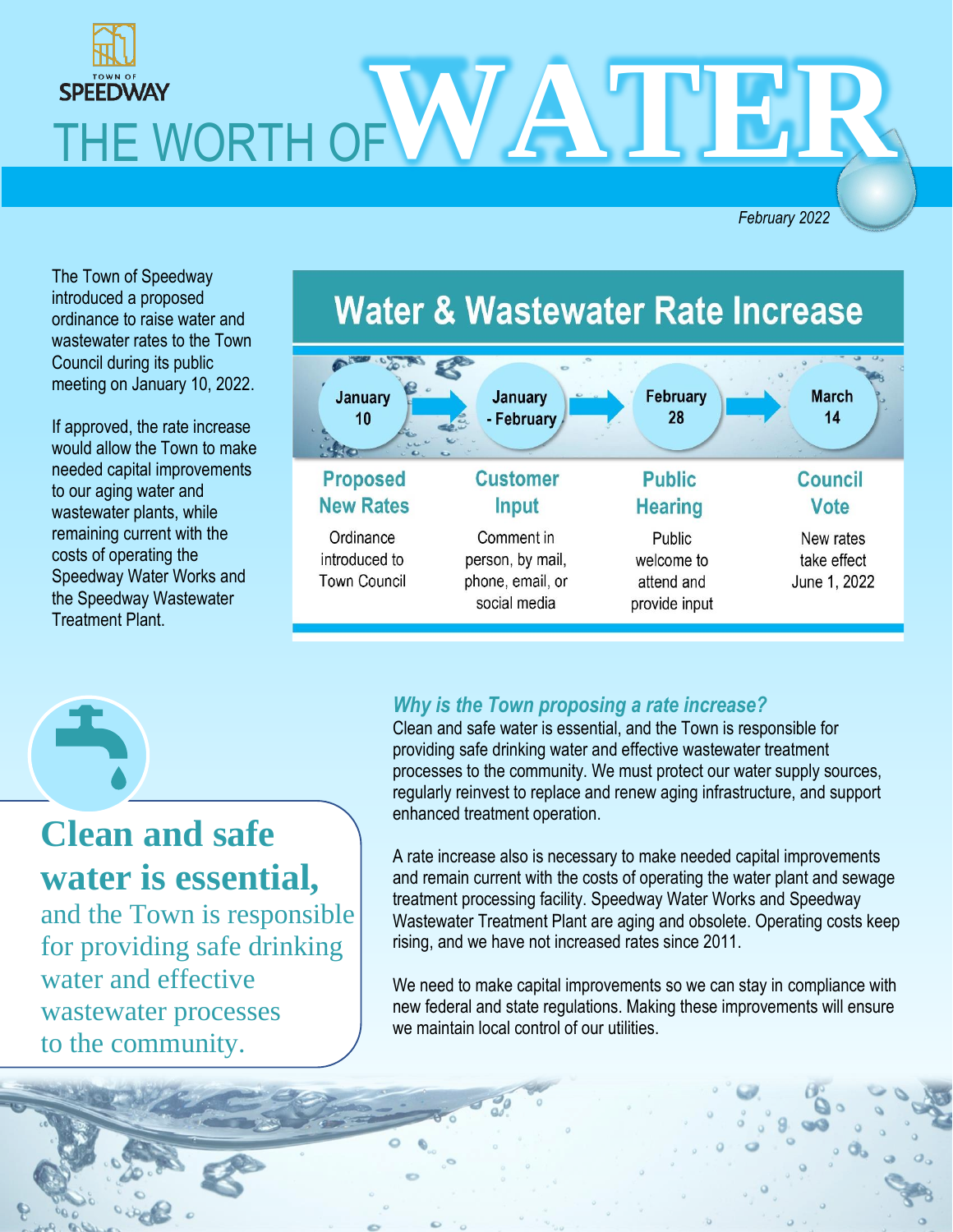#### *How much is the rate increase?*

The proposed rate increase amounts to an additional \$14.30 per month for residential users who use \*4,000 gallons or less of water monthly. The Town is utilizing about \$2 million of its federal American Rescue Plan allocation to offset the rate increase. If approved, the rate increase would take effect June 1, and the first bill with the increase will be due in August.

The Town has not raised rates since 2011. This proposed rate increase competitively positions the Town's water and wastewater rates with other area communities, such as Shelbyville and Lawrence.

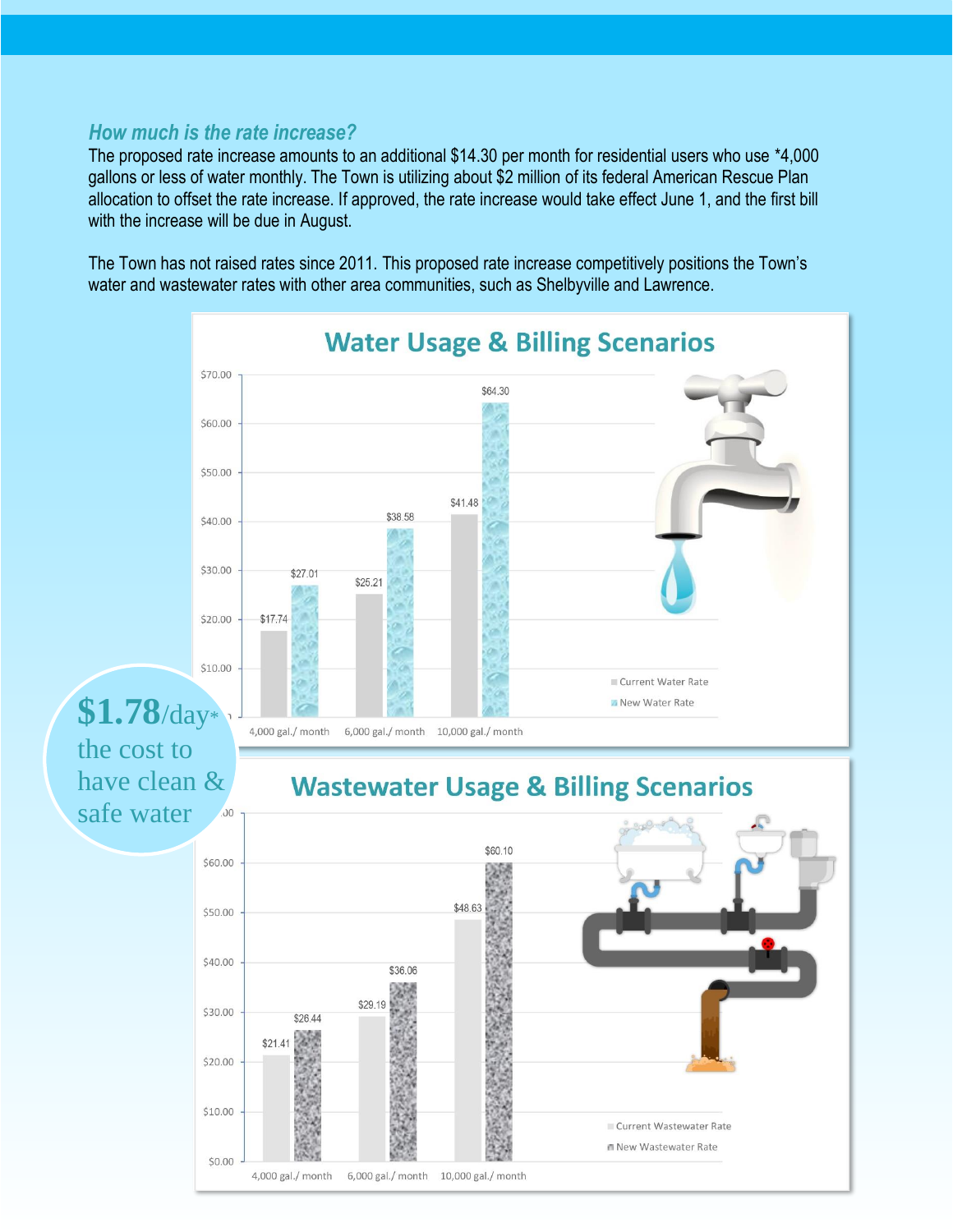

### *My water seems fine. Why do we need a rate increase now?*

Our facilities are aging, operating with original equipment, and some of this equipment is obsolete. We must update our facilities to continue operating. Speedway Water Works was built in 1964. The Speedway Wastewater Treatment Plant was built in 1954, which means it is old enough to collect Social Security and to be on Medicare!

Additionally, the costs of operating the water plant and wastewater processing plant have increased. Rates have not increased since 2011, and the Town has not called on citizens to absorb those increased costs.



#### *How did the Town decide what improvements it will make to the water and wastewater plants?*

The Town has put careful thought and planning into determining what capital improvements are needed and how to pay for them. In 2019, the Town began thoroughly evaluating the various needs related to water issues. We engaged Wessler Engineering to design the proposed capital improvement plan, and Baker-Tilly, LLC to review the Town's financial situation and identify various rate increase scenarios that would fund the capital plan.

As a result, we have created capital improvement and asset management plans for the water and wastewater utilities. These plans are helping us prioritize what we need to fix now.

#### Improvements include:

- o Updating outdated equipment.
- o Creating more efficient treatment processes.
- $\circ$  Securing our capital assets, such as:
	- **Protecting the raw water intake structure located near Eagle Creek. Placing fencing** and a covered structure will prevent access to the intake and minimize any potential damage or outside contamination.
	- Constructing a metal storage garage at the water plant to store equipment that currently sits out in the elements. Being outside has caused major wear and tear to equipment and slows down the response of employees to water main breaks as they must clear snow and ice from equipment, warm up vehicles, and the like, before leaving to respond.
- o Protecting the environment and natural resources.
- $\circ$  Maintaining local control of our utilities.

Speedway Water Works was built in 1964. The Speedway Wastewater Treatment Plant was built in 1954, **which means it is old enough to collect Social Security and to be on Medicare!**